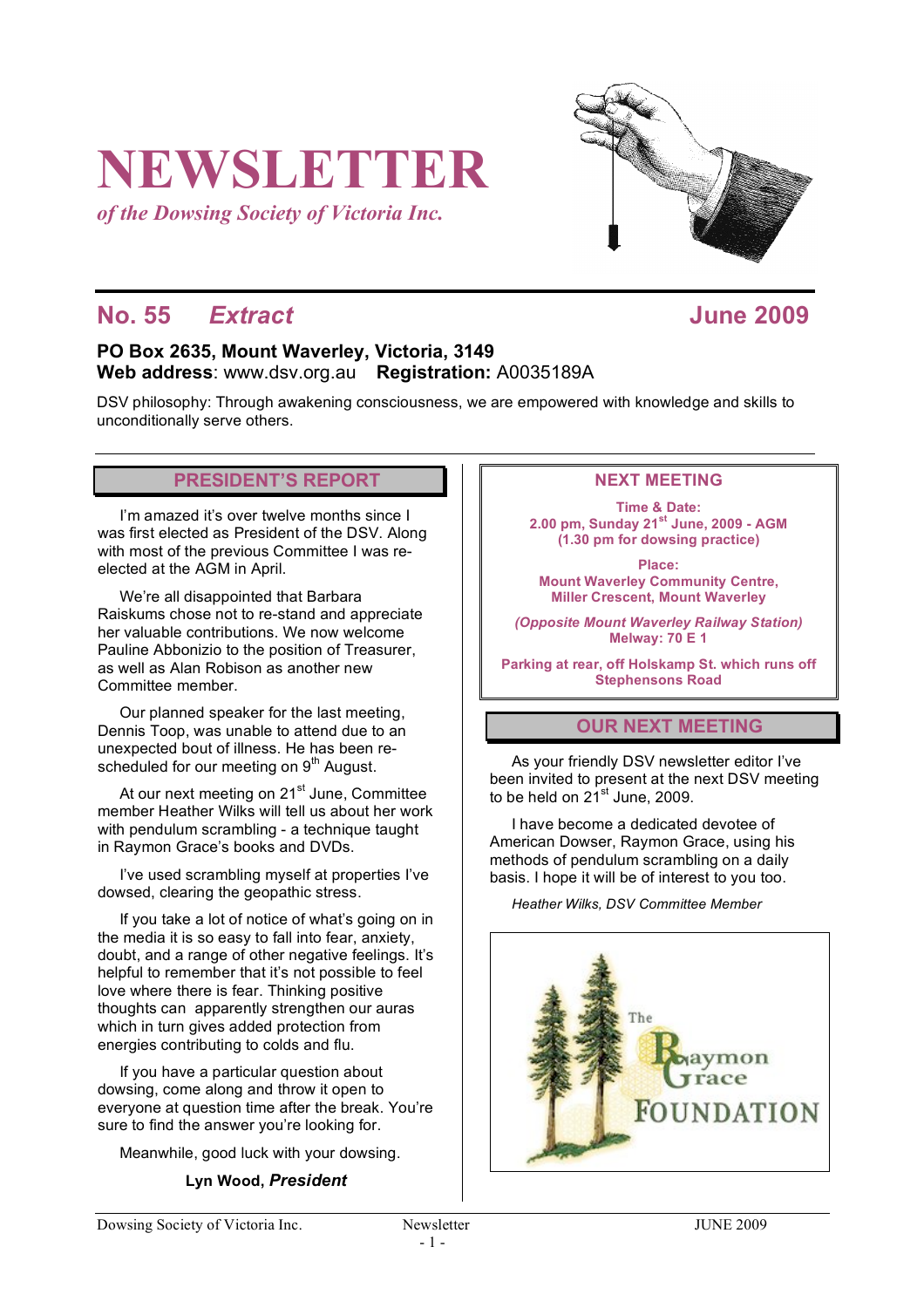

5 Wattlebird Way Healesville Vic 3777 PO Box 657 Healesville Vic 3777 Phone: (03) 5962 6973 or 0411 485 098 Email: marviward@bigpond.com puresound33essences@bigpond.com www.puresoundessences.com



#### **RAYMON GRACE MATERIALS**

We will soon be arranging our annual order of Raymon Grace products from America.



*Raymon Grace*

Our bulk purchase gives you the opportunity to stock up on Raymon's CDs, DVDs and books at great savings - including international postal charges. A price list will accompany our August newsletter and you can pre-order then. If you can't wait until August you can of course purchase directly from Raymon's site:

http://www.raymongrace.us/products.html *(Note: inclusion of .us is correct. Ed.)*

#### **OUR LAST MEETING**

*With Dennis Toop unexpectedly ill, our President, Lyn Wood, stepped into the breach and presented to the DSV on her methods of Property Dowsing. Dennis, Treasurer of the South Australian Dowsers' Club, will present to the DSV on 9th August.*

Lyn explained that DSV founder, George Williams, taught her to dowse and that when he invited her to properties he was working on, she learned on the job. In time she felt confident enough to make her own suggestions and these were welcomed by George.



*Lyn Wood, DSV President*

Lyn told us that she's now dowsed about 50 properties on her own since George passed away in 2004. Some she's dowsed on site and others remotely using a map.

# **Aetheric Energy Devices** and Dowsing Tools



#### **Charles D. Cheesman**

PO Box 630, Mornington, Victoria, 3931, Australia Ph: 613 5977 1222 Fax: 613 5977 1333 Mob: 0412 038 193 www.aethericconnections.com.au



# **DOWSING WORKSHOPS** with Joan Evans

**Experiential Personal** & Environmental weekend workshops.

Phone 5422 6803 www.joanevans.org joanevans@westnet.com.au